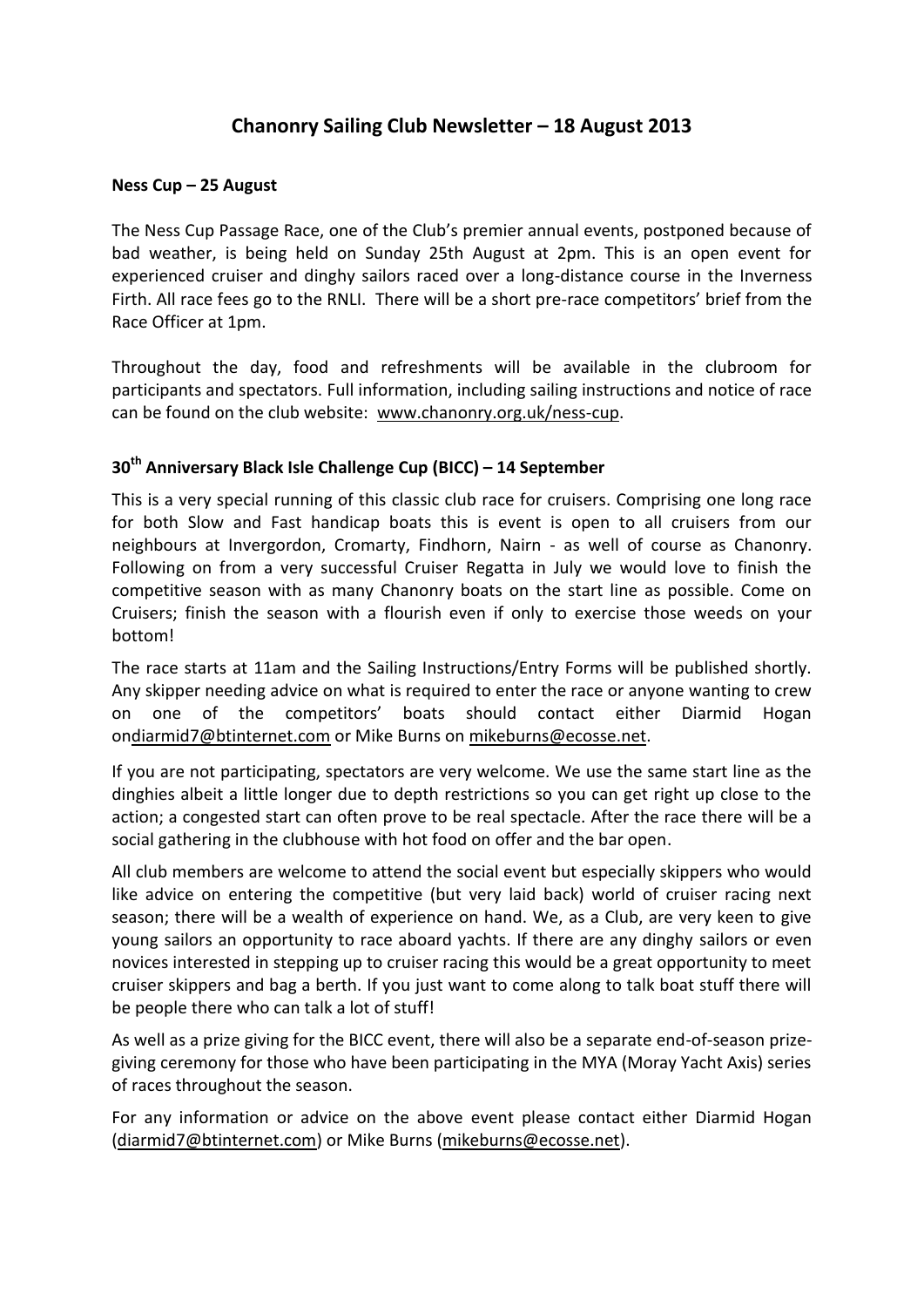#### **Cruise in Company**

There have been two 'cruise in company' events so far this season. The last to the old McDermotts base back in June was a real winner. Who can forget the sight of eight boats making their way, in single file, along a pre-plotted circuitous route into the hidden gem of the old base? And then G&T's on the Commodore's poop deck!

We would like to do at least one more such event before the crane out in October and, ideally, we would like to make it an over-night stop. Two obvious locations are either the Old Bar or Munlochy Bay. The weekend 7/8 September looks a possible date. Anyone with suggestions for destinations or interested in participating in such a voyage please contact Mike Burns [\(mikeburns@ecosse.net\)](https://d.docs.live.net/98680f6065a275fd/Documents/mikeburns@ecosse.net)

## **Duties**

Adrian Hodges has put a lot of effort into managing the roster of race and safety officer duties. He is now looking for some volunteers to fill the last few slots in the "Drysuit Diehard" series leading up to Christmas. If you are willing to help, please get in touch with Adrian [\(dutyman@chanonry.org.uk\)](mailto:dutyman@chanonry.org.uk).

#### **Powerboat Courses**

Helen Jenner is planning some additional powerboat courses later this year. If anyone is interested in a place on one of these courses please contact Helen

#### [\(r.h.jenner@btinternet.com\)](mailto:r.h.jenner@btinternet.com)

## **Dinghy Race Changes**

The Junior Racing scheduled for the Sunday morning on 8 September will be replaced by the Junior Match Racing that was cancelled earlier in the year. Anyone interested should contact the Sailing Secretary, David Bell [\(sailing@chanonry.org.uk\)](mailto:sailing@chanonry.org.uk).

#### **Bargain Nautical Publications**

A wide range of nautical publications can be ordered through the Club's RYA account thus saving 20-30% off the recommended retail price. The Club rounds-up the reduced price slightly to cover P&P but most of the saving is passed on as a membership perk. To make delivery cost effective, the orders are aggregated but one is normally placed every 6 weeks or so and delivery is generally within 5 days.

This link takes you to the RYA shop: [http://www.rya.org.uk/Shop/Pages/default.aspx.](http://www.rya.org.uk/Shop/Pages/default.aspx)

Ordering through the Club saves nearly 30% on these prices for RYA publications and nearly 20% on items sourced from outside the RYA.

As an example, an Admiralty Leisure Chart Portfolio for the east coast of Scotland containing 21 charts including the Caledonian Canal (Publisher: UKHO, Edition: 2nd, Product Code: SCF5617) would normally cost £45.65 delivered; it's just £36 delivered via the Club.

Contact the Training Principal [\(training@chanonry.org.uk\)](mailto:training@chanonry.org.uk) to place an order or obtain price information.